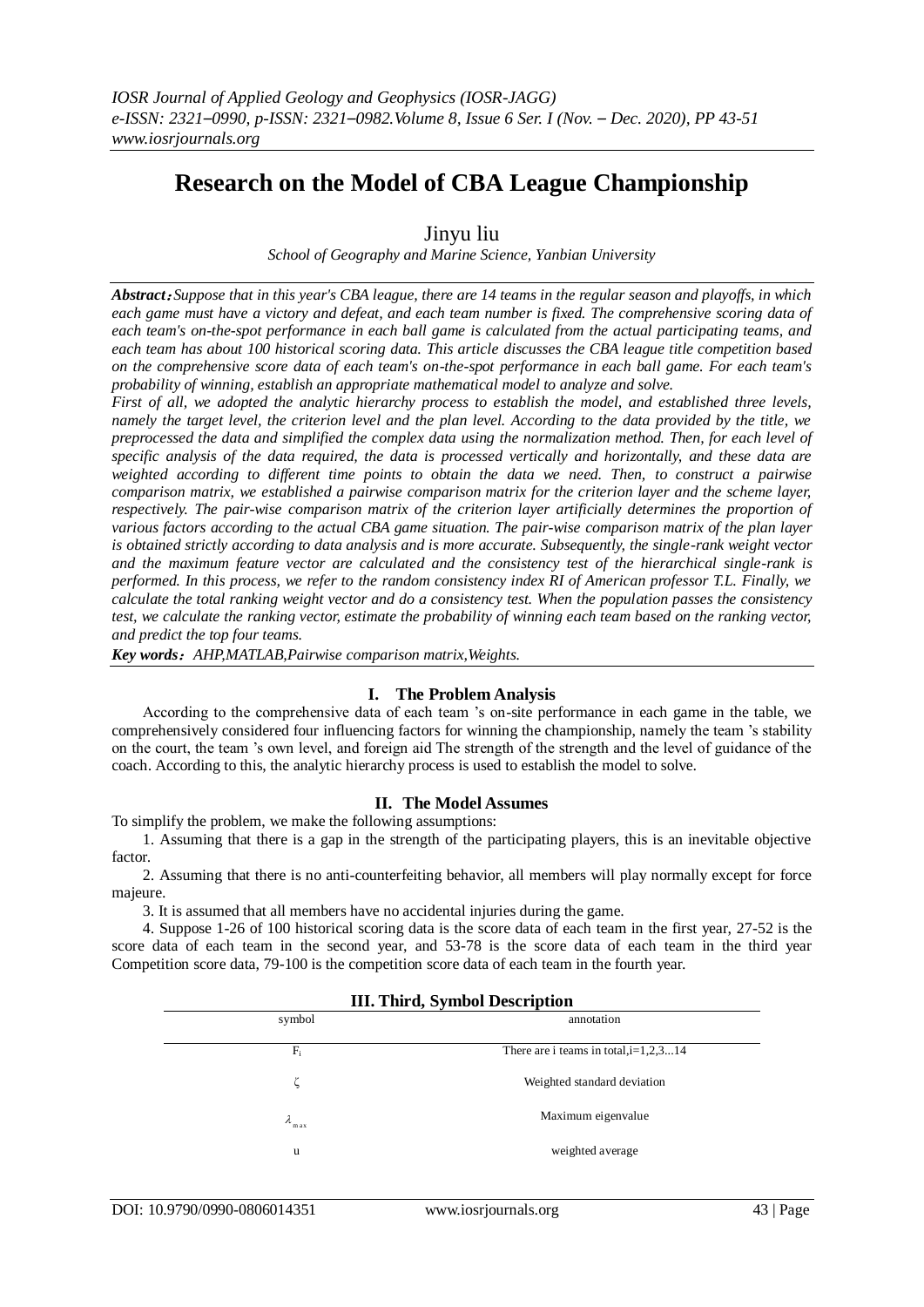| <b>CV</b> | Coefficient of variation |
|-----------|--------------------------|
| <b>CI</b> | Consistency index        |
| Q         | Feature vector           |
| W         | Weight vector            |
| RI        | Consistency ratio        |
|           |                          |

# **IV. Fourth, the establishment and solution of the model**

1. Solution to the problem

 Use AHP to build a model, estimate the probability of each team winning the championship based on the data in the table, and predict the top four teams.

1.1 Establish a hierarchy model

To solve the problem, we take the team's stability on the court, the team's own level, the strength of foreign aid and the coach's guidance level as factors that affect the player's championship, thus obtaining the hierarchical model shown in Figure 1.





#### 1.2 Construct a pairwise comparison matrix

The pairwise comparison matrix is a comparison of the relative importance of all factors in this layer against a certain factor in the previous layer. The element  $a_{ii}$  of the pairwise comparison matrix is given by the 1-9 scale method proposed by Santy.

According to the actual situation, this research needs to analyze whether the actual strength has a big impact on winning the championship or the stability of the team's play has a big impact on winning the championship, or the foreign aid, coaching and other factors have a big impact?

Therefore, we analyze based on the data given, and through analysis and data preprocessing can be obtained: from the vertical point of view, the stability of each team can be obtained by the standard deviation method; from the horizontal point of view, it can be obtained by Take the weighted average of one hundred historical data to get the true strength of each team. However, factors such as foreign aid and coaching cannot be seen from the given data. We have introduced the coefficient of variation as a measure to reflect the level of coaching guidance from this indicator.

#### The specific method is as follows:

In order to analyze the data more clearly and intuitively, this study uses the min-max standardized normalization method to preprocess the data, which can obtain the processed 100 historical data, which are all in the range of [0,1].

# 1.2.1 Data analysis and processing

(1)Use excel to find the standard deviation of each ball pair to reflect the degree of dispersion of each team's record (that is, the stability level of each team). However, one hundred data is the level of each game played by each team in four years. Here, the data of each year needs to be weighted. The weighting method is the weighted value of the data of the first year is 10%. The weighted value of the data in the second year is 20%,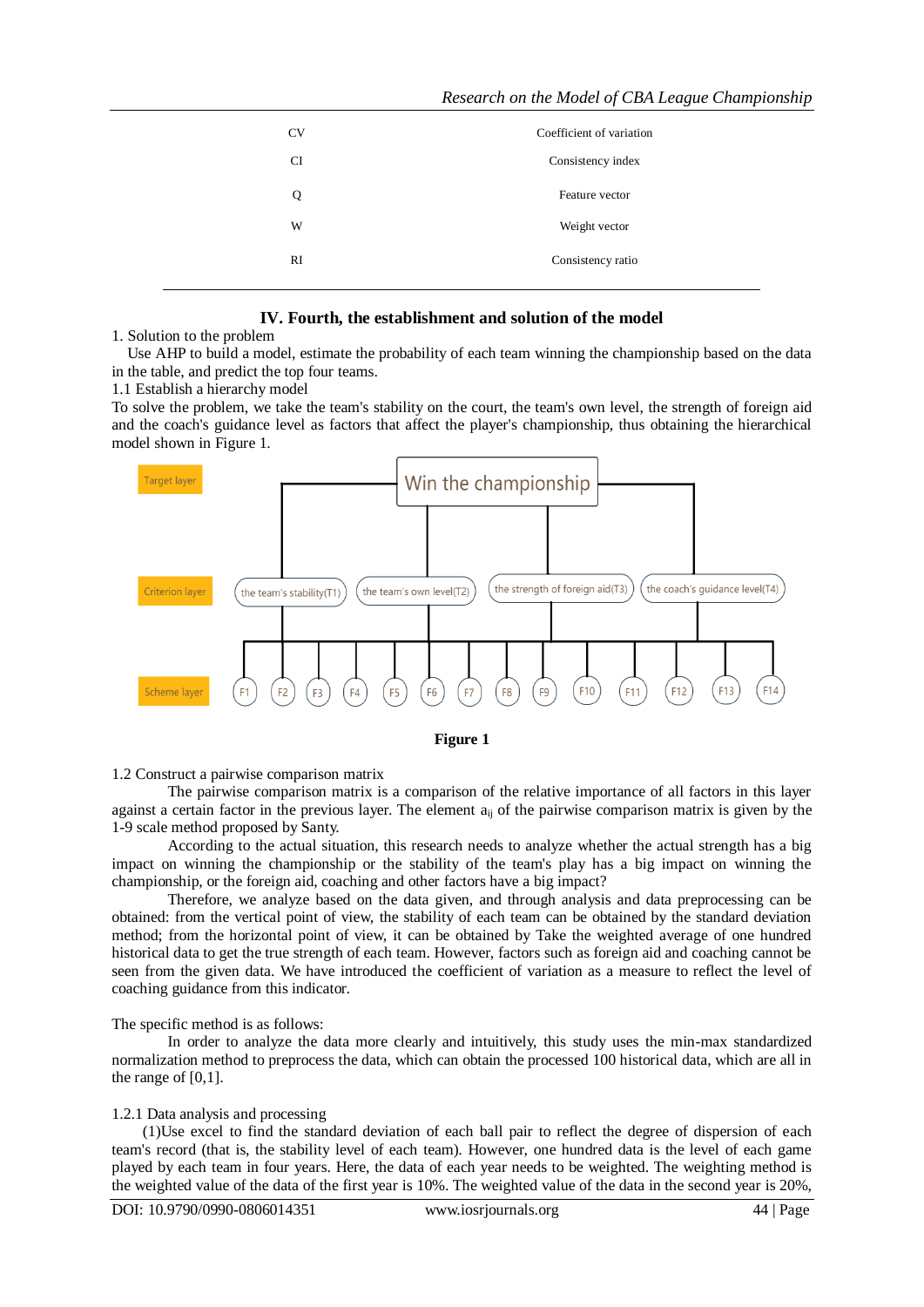the weighted value in the third year is 30%, and the weighted value in the fourth year is 40%. The weighted standard deviationζis obtained:

| Team A   | <b>Team B</b> | Team C   | Team D   | Team E   | Team F   | Team G   |
|----------|---------------|----------|----------|----------|----------|----------|
| 0.154693 | 0.203305      | ).163182 | 0.168288 | 0.218898 | 0.210932 | 0.157987 |
| Team H   | Team 1        | Team .I  | Team K   | Team L   | Team M   | Team N   |
| 0.153638 | 0.170582      | 9.187072 | 0.173055 | 0.198098 | 0.254871 | 0.14321  |

As can be seen:

The stability of team N is super good; the stability of team A, G, H is better; the stability of team C, D, I, J and K is average; the stability of team B, E, F and L is poor; Team M has the worst playing stability. From this data we can draw:

When the weighted standard deviation of each two teams  $\zeta \leq 0.01$ , the scale is 1;

When the weighted standard deviation of each two teams is  $0.01 \ge \zeta \le 0.02$ , the scale is 2;

When the weighted standard deviation of each two teams is  $0.02 \leq \zeta \leq 0.03$ , the scale is 3;

When the weighted standard deviation of each two teams is  $0.03 \ge \zeta \le 0.04$ , the scale is 4;

When the weighted standard deviation of each two teams is  $0.04 > \zeta \le 0.05$ , the scale is 5;

When the weighted standard deviation of each two teams is  $0.05 \times \zeta \le 0.06$ , the scale is 6;

When the weighted standard deviation of each two teams is  $0.06 \ge \zeta \le 0.07$ , the scale is 7;

When the weighted standard deviation of each two teams is  $0.07 > \zeta \le 0.08$ , the scale is 8;

When the weighted standard deviation of each two teams  $\zeta$  = 0.08, the scale is 9;

(2) The actual strength of each team is obtained by averaging av. The same hundred data is the level of each game played by each team in four years. Here we need to weight each year 's data The weighting method is 10% for the first year, 20% for the second year, 30% for the third year, and 40% for the fourth year.

| Team A   | Team R   | Team C   | Team D   | Team E   | Team F   | Team G   |
|----------|----------|----------|----------|----------|----------|----------|
| 0.360282 | 0.450146 | 0.371637 | 0.469259 | 0.554897 | 0.436508 | 0.317047 |
| Team H   | Team I   | Team .1  | Team K   | Team L   | Team M   | Team N   |
| 0.497841 | 0.479479 | 0.376535 | 0.465863 | 0.483847 | 0.466376 | 0.428657 |

As can be seen:

Team M and E's own real strength is super strong; Team B, L and F's own real strength is strong; Team C, D, I, J and K's own real strength is at a medium level; Team A, G, H and N 'S own real strength is weak.

When the weighted average of each two teams  $u \le 0.02$ , the scale is 1;

When the weighted average of each two teams is  $0.02 > u \le 0.04$ , the scale is 2;

When the weighted average of each two teams is  $0.04 \ge u \le 0.06$ , the scale is 3;

When the weighted average of each two teams is  $0.06 > u \le 0.08$ , the scale is 4; When the weighted average of each two teams is  $0.08 > u \le 0.10$ , the scale is 5;

When the weighted average of each two teams is  $0.10 > u \le 0.12$ , the scale is 6;

When the weighted average of each two teams is  $0.12 > u \le 0.14$ , the scale is 7;

When the weighted average of each two teams is  $0.14 > u \le 0.16$ , the scale is 8;

When the weighted average of each two teams  $u$  = 0.16, the scale is 9;

(3) The strength of foreign aid.

According to data analysis, it is found that the influence of foreign aid factors is relatively small, so no detailed study is conducted.

(4) Coaching ability.

In this study, the coach 's guidance ability is not only reflected in the players 'usual training, which has an impact on their own strength, but also whether the players' correct combat plan when played on the court will also affect their game stability. . In this way, in this study, we need to take a comprehensive view of these two factors and introduce the measure of variation coefficient CV.

The formula is:CV=ζ/u

| Team A   | Team B   | Team C   | <b>Team D</b> | Team E   | Team 1   | Team G   |
|----------|----------|----------|---------------|----------|----------|----------|
| 0.429367 | 0.451642 | 0.439089 | 0.358625      | 0.394483 | 0.483226 | 0.498308 |
| Team H   | Team 1   | Team J   | Team K        | Team L   | Team M   | Team N   |
| 0.308609 | 0.355766 | 0.496824 | 0.371472      | 0.409424 | 0.546492 | 0.33409  |

During the statistical analysis of data, the coefficient of variation is obviously greater than 15%. This may be due to the normalization of the data in this study, or there may be reasons for the inaccuracy of the data itself. Here, we use this data to conduct analysis.

When the weighted coefficient of variation of each two teams  $cv \le 0.02$ , the scale is 1;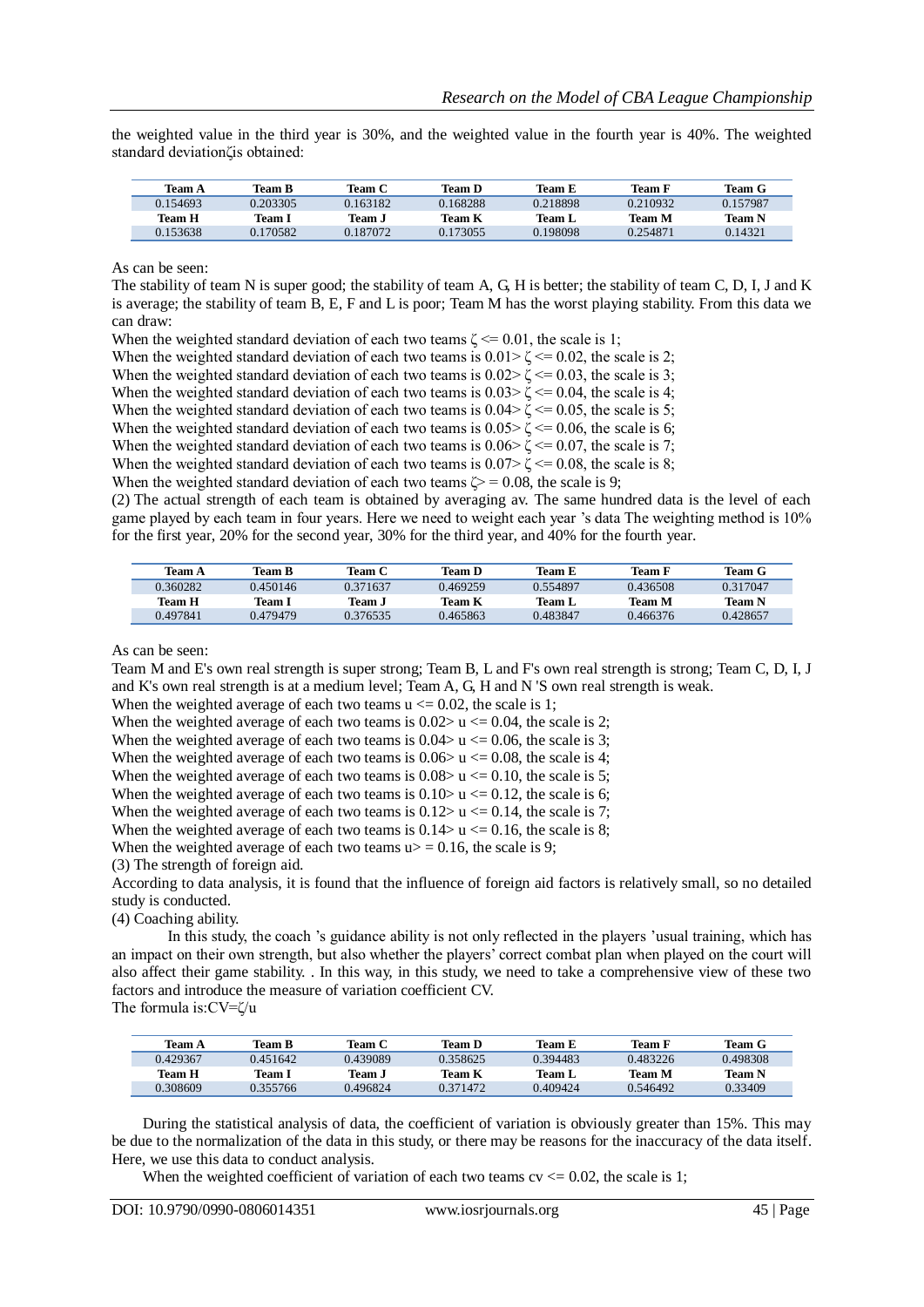When the weighted coefficient of variation of each two teams is  $0.02 > c \vee \leq 0.04$ , the scale is 2; When the weighted coefficient of variation of each two teams is  $0.04 > cv \le 0.06$ , the scale is 3; When the weighted coefficient of variation of each two teams is  $0.06 > cv \le 0.08$ , the scale is 4; When the weighted coefficient of variation of each two teams is  $0.08 > c \le 0.10$ , the scale is 5; When the weighted coefficient of variation of each two teams is  $0.10 > c$  cv  $\leq 0.12$ , the scale is 6; When the weighted coefficient of variation of each two teams is  $0.12 > cv \le 0.14$ , the scale is 7; When the weighted coefficient of variation of each two teams is  $0.14 > cv \le 0.16$ , the scale is 8; When the weighted coefficient of variation of each two teams  $cv$  = 0.16, the scale is 9;

1.2.2 Construction of the pairwise comparison matrix of the criterion layer

To compare the criteria  $T_1, T_2, ..., T_i$  the importance of goal, we must judge by the following formula:  $A = (a_{ij})_{n \times n}$ ,  $a_{ij} > 0$ ,  $a_{ji} = \frac{1}{n}$ ;  $a_{ji} = T_j : T_i$ *i j*  $A = (a_{ij})_{n \times n}, a_{ij} > 0, a_{ji} = \frac{1}{a}$ 

A: Pairwise comparison of all factors in the criterion layer of the target layer

A = 
$$
\begin{pmatrix} 1 & 1/2 & 4 & 3 \ 2 & 1 & 7 & 5 \ 1/4 & 1/7 & 1 & 1/2 \ 1/3 & 1/5 & 2 & 1 \end{pmatrix}
$$

After a little analysis, it is found that the above pairwise comparison matrix has problems, and the inconsistent situation of the pairwise comparison.

$$
a_{_{21}} = 2(T_2 : T_1) \quad ; \quad a_{_{13}} = 4(T_1 : T_3) \quad ; \quad a_{_{23}} = T_2 : T_3 = 8
$$

In our pairwise comparison,  $a_{23} = 7$ , in view of the fact that this situation cannot be avoided, inconsistency is allowed, but the allowable range of inconsistency must be determined.

1.2.3 Calculate the single order weight vector and do consistency check

1) Calculate the single order weight vector

The element of W is the ranking weight of the relative importance of a factor at the same level to the factor at the previous level. This process is called level single ranking.

Let  $a_{ij} = T_i / T_j$  Satisfy (  $a_{ij} \cdot a_{jk} = a_{ik}$ , i, j,  $k = 1, 2, \dots, n$ )'s positive reciprocal array A is

called a uniform array.

A has a rank of 1, and the only non-zero eigenvalue of A is n  $A w = n w$ ;

The feature vector corresponding to the non-zero feature root n can be normalized as a weight vector w.

For the inconsistent (but within the allowable range) pairwise comparison matrix A, Saaty et al. Suggested to use the eigenvector corresponding to the largest eigenroot λmax of the A matrix after normalization (to make

the sum of the elements in the vector equal to 1) As weight vector w, which is  $A w = \lambda_{max} w$ .

By calculation, the maximum eigenvalue of A  $\lambda_{\text{max}} = 4.0215$ ,

The corresponding feature vector is Q:

Q=(-0.4657,-0.8595,-0.1090,-0.1804)

To use the normalized feature vector Q as the weight vector w:

W=(0.2884,0.5323,0.0675,0.1118)

2) Consistency check of hierarchical order

The so-called consistency test of hierarchical ordering refers to the determination of the inconsistent allowable range for A.

a) Define consistency indicators:  $CI = \frac{N_{\text{max}}}{N}$ 1  $CI = \frac{\lambda_{\text{max}} - n}{\lambda_{\text{max}} - n}$ *n*  $=\frac{\lambda_{\max}}{\lambda_{\max}}$  $\overline{a}$ 

 $CI = 0$ , there is complete agreement; CI is close to 0, there is satisfactory agreement; the greater the CI, the more serious the inconsistency.

The only non-zero eigenroot of the uniform matrix of order n is n. The largest characteristic root of the positive reciprocal matrix A of order n **4 s020 AX**  $\overline{a}$ , and A is a uniform matrix if and only if max = n.<br>Consistency index:  $\overline{c}I = \frac{Q(0.072)}{A}$ Consistency index: rder n4s0max  $\frac{a}{2}$  *A* and *f*  $CI = \frac{4-1}{4-1} = 0$ 

$$
\overline{4-1}
$$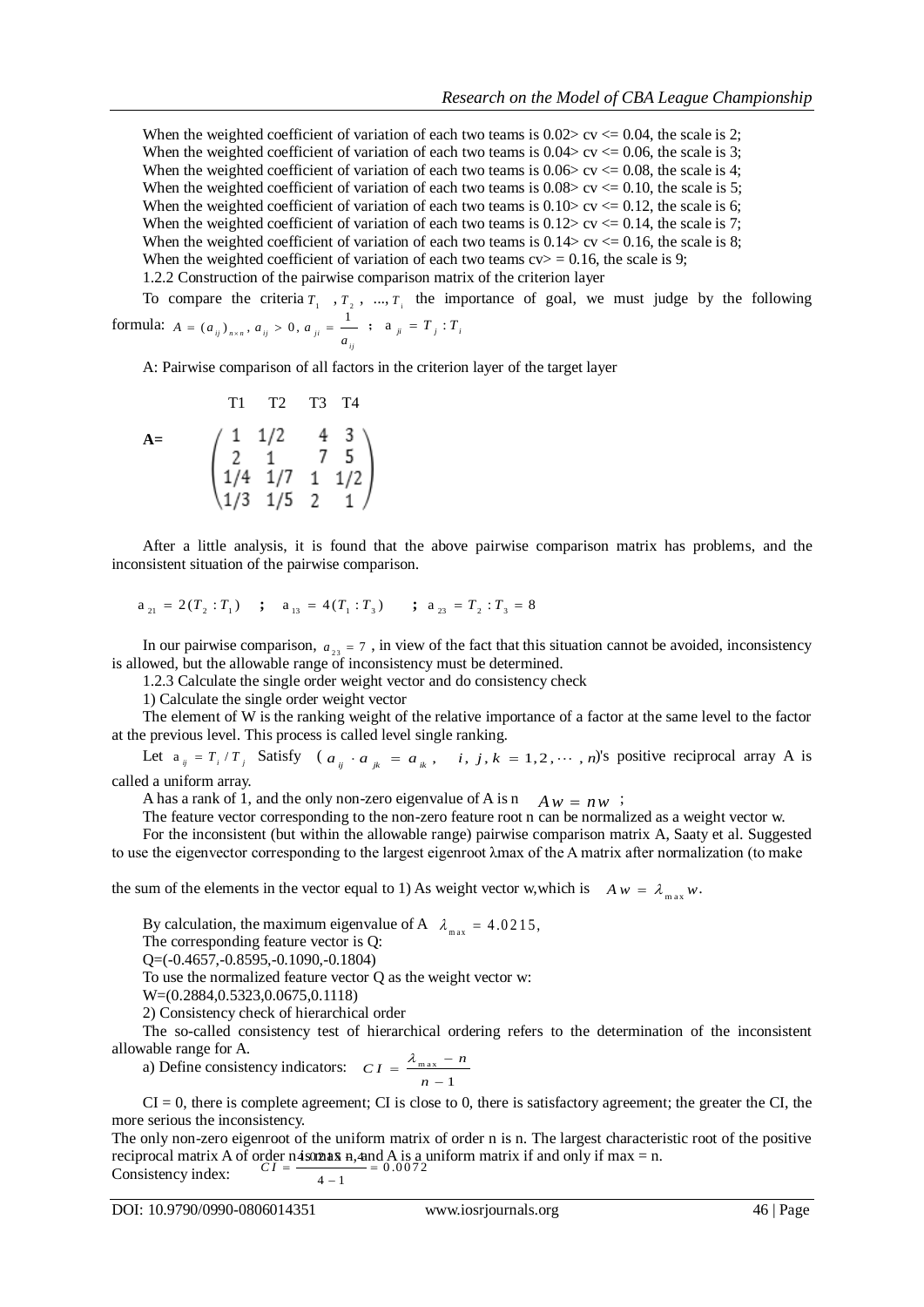b) To measure the size of CI, introduce the random consistency index RI. The method is:

$$
CI = \frac{\lambda - n}{n - 1}
$$

The random consistency index is obtained by repeating the calculation of the characteristic root of the random judgment matrix multiple times (more than 500 times) and taking the arithmetic average.

Saaty's results are as follows:

Stochastic consistency index RI

| ш        |  |      |      |              |      |      |      |      | 10   | 11   | ᅩ    | ∸    | . .  |
|----------|--|------|------|--------------|------|------|------|------|------|------|------|------|------|
| DI<br>M. |  | 0.52 | 0.89 | 1.1A<br>1.14 | 1.26 | 1.36 | 1.41 | 1.46 | 1.49 | 1.52 | 1.54 | 1.56 | 1.58 |

From the table lookup, the random consistency index  $RI = 0.9$ ;

Define the consistency ratio:  $CR = \frac{CI}{C}$ , *R I*  $=$ 

Generally, when the consistency ratio  $CR = \frac{CI}{C} < 0.1$ , it is considered that the degree of inconsistency of A is *R I*  $=$   $-$  <

within the allowable range, there is satisfactory consistency, and the consistency test is passed. The normalized feature vector can be used as a weight vector, otherwise, the pair comparison matrix A must be reconstructed and  $a_{ii}$  adjusted.

Consistency test: The process of testing A using the consistency index and the consistency ratio <0.1 and the numerical table of random consistency index.

The consistency ratio  $CR = 0.9 = 0.0080 < 0.1$ , can pass the consistency test.

Explain that the weights we added still conform to the consistency test, which is more reasonable.

1.3 Establish a pairwise comparison matrix of 14 teams with respect to 4 standards (according to the scale obtained by data processing)

1.3.1 The construction and consistency test of the team's stability pairwise comparison matrix

|    | A   | В   | c   | D   | Е   | F   | G   | H   |     |     | Κ   |     | M | 'N  |
|----|-----|-----|-----|-----|-----|-----|-----|-----|-----|-----|-----|-----|---|-----|
| Α  |     | 5   |     | 2   | 7   | 6   |     |     | 2   | 4   | 2   | 5   | 9 | 1/2 |
| в  | 1/5 |     | 1/5 | 1/4 | 2   |     | 1/5 | 1/5 | 1/4 | 1/2 | 1/3 |     | 6 | 1/6 |
| c  |     | 5   |     |     | 6   | 5   |     |     |     | 3   |     |     | 9 |     |
| D  | 1/2 | 4   |     |     | 5   |     |     |     |     | 2   |     | 3   | 9 | 1/3 |
| Е  | 1/7 | 1/2 | 1/6 | 1/5 |     |     | 1/6 | 1/7 | 1/5 | 1/3 | 1/5 | 1/2 | 4 | 1/8 |
| F  | 1/6 |     | 1/5 | 1/4 |     |     | 1/6 | 1/6 | 1/4 | 1/3 | 1/4 | 1/2 | 5 | 1/7 |
| J  | 1.  | 5   |     |     | 6   | 6   |     | 1   | 2   | 3   | 2   | 4   | 9 | 1/2 |
| н  |     | 5   |     |     | 77  | 6   |     |     | 2   | 4   | 2   | 5   | 9 |     |
| Ι. | 1/2 | 4   |     |     | 5   |     | 1/2 | 1/2 |     | 2   |     | 3   | 9 | 1/3 |
|    | 1/4 | 2   | 1/3 | 1/2 | 3   | s   | 1/3 | 1/4 | 1/2 |     | 1/2 |     | 7 | 1/5 |
| Κ  | 1/2 | 3   |     |     | 5   |     | 1/2 | 1/2 |     | 2   |     | 3   | 9 | 1/3 |
| L  | 1/5 |     | 1/4 | 1/3 | 2   | 2   | 1/4 | 1/5 | 1/3 |     | 1/3 |     | 6 | 1/6 |
| М  | 1/9 | 1/6 | 1/9 | 1/9 | 1/4 | 1/5 | 1/9 | 1/9 | 1/9 | 1/7 | 1/9 | 1/6 |   |     |
| -N | 2   | 6   | 2   | 3   | 8   |     | 2   |     | 3   | 5   | 3   | 6   |   |     |

Maximum eigenvalue of A  $\lambda_{\text{max}} = 15.6451$ ,

The corresponding feature vector is Q:

 $Q = (-0.3817, -0.0867, -0.3111, -0.2647, -0.0591, -0.0703, -0.3461, -0.3811, -0.2415, -0.1326, -0.2360, -0.1002,$ -0.0567, -0.5115);

Let the normalized feature vector Q be the weight vector w:

W1=(0.1200,0.0273,0.0978,0.0833,0.0186,0.0221,0.1089,0.1199,0.0760,0.0417,0.0742,0.0315,0.0178,0.1609);

Consistency index 
$$
CI = \frac{15.6451 - 14}{14 - 1} = 0.1265
$$
; Random consistency index RI = 1.58 (lookup table).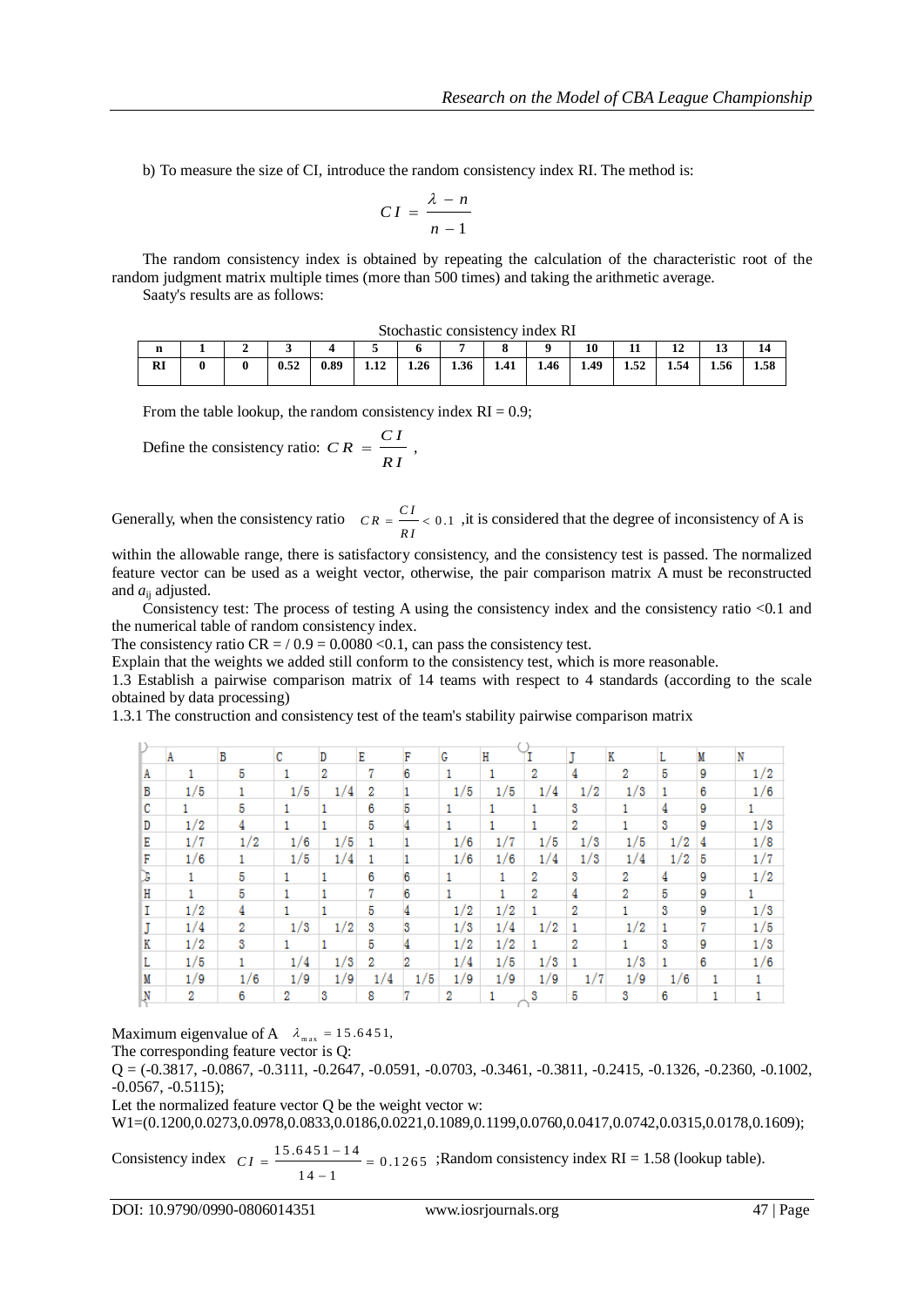|   | $\cdots$       |                |               |                |     |               |   |     | team's own suchgar pan comparison maarix |     |                |     |     |                |
|---|----------------|----------------|---------------|----------------|-----|---------------|---|-----|------------------------------------------|-----|----------------|-----|-----|----------------|
|   | A              | B              | $\mathcal{C}$ | $\overline{D}$ | E.  | F             | G | H   |                                          |     | K              |     | M   | N              |
|   |                | 1/5            | 1.            | 1/6            | 1/9 | 1/4           | 3 | 1/7 | 1/6                                      |     | 1/6            | 1/7 | 1/6 | 1/4            |
| B | 5              |                | 4             |                | 1/6 |               | 7 | 1/3 | 1/2                                      | 4   |                | 1/2 | 1   | 2              |
|   |                | 1/4            | 1             | 1/5            | 1/9 | 1/4           | 3 | 1/7 | 1/6                                      |     | 1/5            | 1/6 | 1/5 | 1/3            |
|   | 6              |                | 5             |                | 1/5 | 2             | 8 | 1/2 |                                          | 5   |                |     |     | 3              |
| E | 9              | 6              | 9             | 5              |     | 6             | 9 | 3   | 4                                        | 9   | 5              | 4   | 5   | 7              |
|   | $\overline{4}$ |                | 4             | 1/2            | 1/6 |               | 6 | 1/4 | 1/3                                      | 3   | 1/2            | 1/3 | 1/2 |                |
| G | 1/3            | 1/7            | 1/3           | 1/8            | 1/9 | 1/6           |   | 1/9 | 1/9                                      | 1/3 | 1/8            | 1/9 | 1/8 | 1/6            |
|   | 7              | 3              | 7             | $\overline{2}$ | 1/3 | 4             | 9 |     |                                          | 7   | $\overline{2}$ |     | 2   | 4              |
|   | 6              | $\mathfrak{D}$ | 6             |                | 1/4 | 3             | 9 |     |                                          | 6   |                |     |     | 3              |
|   | 1              | 1/4            | 1             | 1/5            | 1/9 | 1/3           | 3 | 1/7 | 1/6                                      | 1   | 1/5            | 1/6 | 1/5 | 1/3            |
|   | 6              |                | 5             |                | 1/5 | 2             | 8 | 1/2 |                                          | 5   |                |     |     | $\mathcal{D}$  |
|   | 7              | 2              | 6             |                | 1/4 | 3             | 9 |     |                                          | 6   |                |     |     | 3              |
|   | 6              |                | 5             |                | 1/5 | $\mathcal{L}$ | 8 | 1/2 |                                          | 5   |                |     |     | $\mathfrak{D}$ |
| N | 4              | 1/2            | 3             | 1/3            | 1/7 |               | 6 | 1/4 | 1/3                                      | 3   | 1/2            | 1/3 | 1/2 |                |

| 1.3.2 Construction and consistency test of the team's own strength pair comparison matrix |  |  |  |
|-------------------------------------------------------------------------------------------|--|--|--|
|-------------------------------------------------------------------------------------------|--|--|--|

Maximum eigenvalue of A  $\lambda_{\text{max}} = 14.5500$ ,

The corresponding feature vector is Q:

Q=(-0.0427,-0.1645,-0.0457,-0.2145,-0.7482,-0.1197,-0.0268,-0.3401,-0.2565,-0.0464,-0.2071,-0.2594,-0.2071, -0.1072)

Let the normalized feature vector Q be the weight vector w:

W2=(0.0153,0.0590,0.0164,0.0770,0.2686,0.0430,0.0096,0.1221,0.0921,0.0167,0.0744,0.0931,0.074,0.0385)

Consistency index  $CI = \frac{14.55 - 14}{14.55 - 14} = 0.0423$  ;Random consistency index RI = 1.58 (lookup table).  $14 - 1$  $CI = \frac{14.55 - 14}{14 - 1} = 0$ 

The consistency ratio  $CR = 0.0423/1.58 = 0.0268 < 0.1$ , passed the consistency test.

1.3.3 Construction and consistency test of pairwise comparison matrix of team coaching factors

|     | B   | c   | D   | E   | F   | G |     |     |     | K   |     |   |     |
|-----|-----|-----|-----|-----|-----|---|-----|-----|-----|-----|-----|---|-----|
|     | 2   |     | 1/4 | 1/2 | 3   | 4 | 1/7 | 1/4 | 4   | 1/3 |     | 6 | 1/5 |
| 1/2 |     |     | 1/5 | 1/3 | 2   | 3 | 1/8 | 1/5 | 3   | 1/5 | 1/3 | 5 | 1/6 |
|     |     |     | 1/5 | 1/3 | 3   | 3 | 1/7 | 1/5 | 3   | 1/4 | 1/2 | 6 | 1/6 |
| 4   | 5   | 5   |     | 2   | -   |   | 1/3 |     | 7   |     | 3   | 9 | 1/2 |
| 2   | 3   | 3   | 1/2 |     | 5   | 6 | 1/5 | 1/2 | 6   | 2   |     |   | 1/4 |
| 1/3 | 1/2 | 1/3 | 1/7 | 1/5 |     |   | 1/9 | 1/7 |     | 1/6 | 1/4 |   | 8   |
| 1/4 | 1/3 | 1/3 | 1/7 | 1/6 |     |   | 1/9 | 1/8 |     | 1/7 | 1/5 | 3 | 1/9 |
|     | 8   | 7   | 3   | 5   | 9   | 9 |     | 3   | 9   | 4   | 6   | 9 | 2   |
| 4   | 5   | 5   |     | 2   |     | 8 | 1/3 |     | 8   |     | 3   | 9 | 2   |
| 1/4 | 1/3 | 1/3 | 1/7 | 1/6 |     |   | 1/9 | 1/8 |     | 1/7 | 1/5 | 3 | 1/9 |
| 3   | 5   | 4   | ٠   | 1/2 | 6   |   | 1/4 | ٠   |     |     | 2   | 9 | 1/2 |
|     | 3   | 2   | 1/3 |     | 4   | 5 | 1/6 | 1/3 | 5   | 1/2 |     |   | 1/4 |
| 1/6 | 1/5 | 1/6 | 1/9 |     | 1/4 | 3 | 1/9 | 1/9 | 1/3 | 1/9 | 1/7 |   | 1/9 |
| 5.  | 6   | 6   | 2   | 4   | 8   | 9 | 1/2 | 2   | 9   | 2   |     | 9 |     |

Maximum eigenvalue of A  $\lambda_{\text{max}} = 15.6831$ ,

The corresponding feature vector is Q:

Q=(0.1137,0.0794,0.0920,0.3072,0.1887,0.0481,0.0418,0.6424,0.3558,0.0418,0.2599,0.1505,0.0433,0.4529) Let the normalized feature vector Q be the weight vector w:

W3=(0.0404,0.0282,0.0327,0.1090,0.0670,0.0171,0.0148,0.2280,0.1263,0.0148,0.0922,0.0534,0.0154,0.1607)

Consistency index 
$$
CI = \frac{15.6831 - 14}{14 - 1} = 0.1295
$$
; Random consistency index RI = 1.58 (lookup table).

The consistency ratio CR=  $0.1295/1.58=0.0819<0.1$ , passed the consistency test.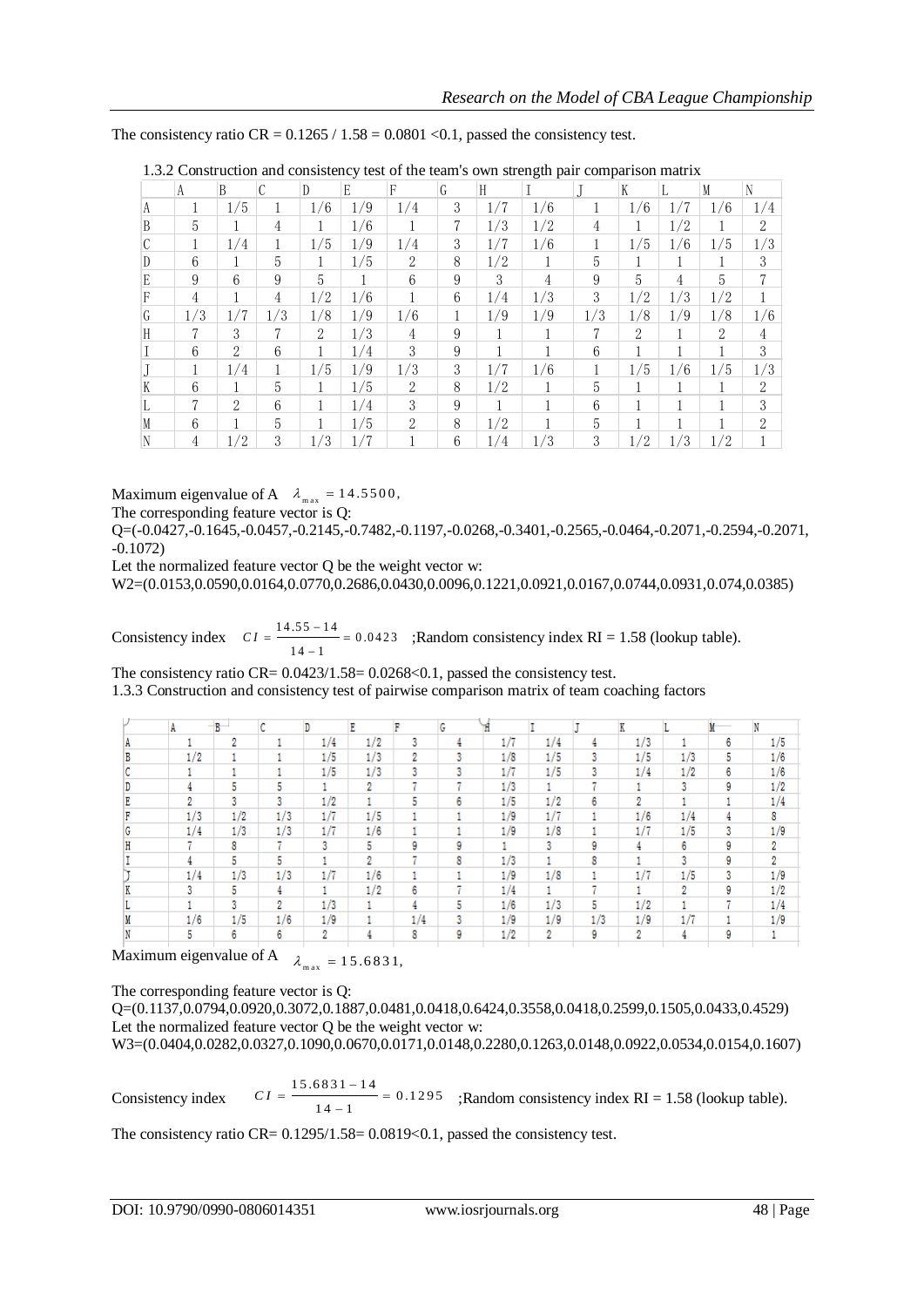1.3.4 Foreign aid factors

According to the existing data, it is impossible to accurately know the influence of the strength of foreign aid on the ranking order of the game, and the minimum weight ratio of foreign aid factors in the four influencing factors is 0.0675. According to the current situation, in this study, you can choose Go to this influence factor and influence the team ranking.

1.4 Calculate the total ranking weight vector and make consistency check

(1) Calculate the total ranking weight vector

The total order of the scheme level:

That is, the weight of the i-th factor of the plan layer to the target layer is:

$$
\sum_{j=1}^m a_j b_{ij}
$$

From this, the maximum eigenvalue of each attribute and the corresponding eigenvector can be obtained.

| Eigenvalues | the team's stability | the team's own level | the coach's guidance level |
|-------------|----------------------|----------------------|----------------------------|
| max         | 15.6451              | 14.5500              | 15.6831                    |

(2) Consistency test of hierarchy total ranking

Suppose layer B, B1, B2, ..Bn, the  $A_j$  ( $j = 1,2, \cdots, m$ ) level single ranking consistency index for the factors in the upper layer A is  $\overrightarrow{CI}$  *j*, and the random consistency index is  $\overrightarrow{RI}$ 

Then the consistency ratio of the hierarchical total ordering is:

$$
CR = \frac{a_1 CI_1 + a_2 CI_2 + \dots + a_m CI_m}{a_1 RI_1 + a_2 RI_2 + \dots + a_m RI_m}
$$

When CR <0.1, it  $a_1 R T_1 + a_2 R T_2 + \cdots + a_m R T_m$  consistency test, and the total hierarchical ranking has satisfactory consistency. Otherwise, it is necessary to readjust the values of the elements of the judgment matrix with high consistency ratio. As shown in the chart:

| <b>Guidelines</b>                                |                 | team's stability<br>own level |                 | the coach's level | <b>Total ranking</b>   |
|--------------------------------------------------|-----------------|-------------------------------|-----------------|-------------------|------------------------|
| Criterion<br>weight                              |                 | $A1=-0.4657$<br>$A2=-0.8595$  |                 | $A3=-0.1804$      | weight                 |
| Plan<br>layer<br>single<br>order<br>weigh<br>-ts | F1              | $B11=-0.3817$                 | $B12 = -0.0427$ | B13=0.1137        | B1=0.1939              |
|                                                  | F2              | $B21 = -0.0867$               | $B22 = 0.1645$  | B23=0.0794        | B <sub>2</sub> =0.1674 |
|                                                  | F3              | $B31 = -0.3111$               | B32=0.0457      | B33=0.0920        | B3=0.1676              |
|                                                  | F4              | $B41 = -0.2647$               | $B42 = -0.2145$ | B43=0.3072        | B4=0.2522              |
|                                                  | F5              | $B51 = -0.0591$               | B52=0.7482      | B53=0.1887        | B5=0.6366              |
|                                                  | F6              | $B61 = -0.0703$               | B62=-0.1197     | B63=0.0481        | B6=0.1690              |
|                                                  | F7              | $B71 = -0.3461$               | $B72 = -0.0268$ | B73=0.0418        | B7=0.1767              |
|                                                  | FR              | B81=0.3811                    | $B82=-0.3401$   | B83=0.6434        | B8=0.3539              |
|                                                  | F9              | $B91 = -0.2415$               | B92=-0.2565     | B93=0.3558        | B9=0.2870              |
|                                                  | F <sub>10</sub> | B101=0.1326                   | B102=-00464     | B103=0.0418       | B10=0.0941             |
|                                                  | F11             | B111=0.2360                   | $B112=-0.2071$  | B113=0.2599       | B11=0.2410             |
|                                                  | F12             | $B121 = 0.1002$               | $B122=-0.2594$  | B123=0.1505       | B12=0.2425             |
|                                                  | F13             | $B131 = 0.0567$               | $B132=-0.2071$  | B133=0.0433       | B13=0.1966             |
|                                                  | F14             | $B141 = 0.5115$               | $B142=-0.1072$  | B143=0.4529       | B14=0.2486             |

From this, the CR values of this model all meet the conditions and meet the consistency test. 1.5 Model solution:

Sorting the comprehensive ranking vector, we can get:

| 1eam | $-100$<br>. | m<br>Team | . aan c | leam. | 'eam | $\sim$<br>. Ann |
|------|-------------|-----------|---------|-------|------|-----------------|
|      |             |           |         |       |      |                 |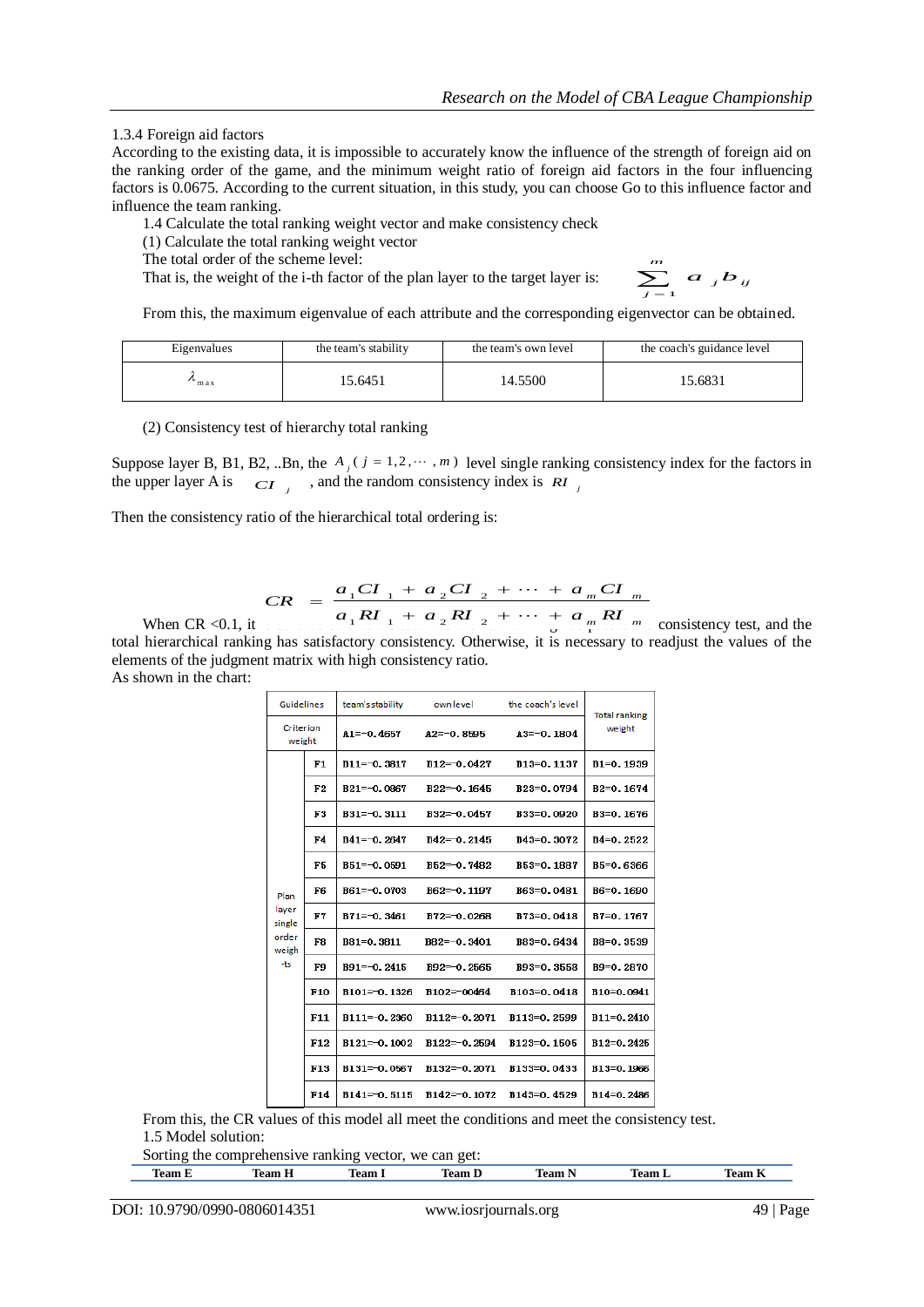| 0.6366        | ) 3530 | 0.2687 | 2522<br>J. <i>L.</i> J <i>LL</i> | 0.2486        | 0.2425 | 0.2410 |
|---------------|--------|--------|----------------------------------|---------------|--------|--------|
| <b>Team M</b> | 'eam A | 1eam G | 'eam C                           | <b>Team B</b> | 1eam F | Team . |
| 0.1966        | 1939   | .1767  | 0.1676                           | 1674          | 0.1269 | 0.0941 |

Turn them into probability ratios:  $P = \frac{w_i}{\sqrt{w_1 + w_2 + \dots + w_i}}$ ;

The following table shows the probability of 15 teams winning the championship, sorted from largest to smallest:

| <b>Team</b> | percentage |
|-------------|------------|
| Team E      | 18.90872%  |
| Team H      | 10.51178%  |
| Team I      | 7.981109%  |
| Team D      | 7.491015%  |
| Team N      | 7.384085%  |
| Team L      | 7.202899%  |
| Team K      | 7.158345%  |
| Team M      | 5.839546%  |
| Team A      | 5.759349%  |
| Team G      | 5.248463%  |
| Team C      | 4.978169%  |
| Team B      | 4.972228%  |
| Team F      | 3.76927%   |
| Team J      | 2.795022%  |

Therefore, according to this model, the top four teams named E, H, I, D are estimated.

#### **V. Conclusion**

A team that wants to win the championship in the CBA league must first have strong self-strength. The team without strength can't go to the end no matter what the situation. Secondly, there must be a relatively stable playing state. How does the state of the last game of a team directly affect the next game? If the overall atmosphere and state of the team is not good for half a season, then you want to enter the final or win the championship. Hope is very small. The next step is to have team coordination and coaching guidance. If a team with poor strength has very good team coordination and the coach provides the correct combat policy on the field, it is not impossible to win the championship. In addition to these inevitable factors, there are also accidental factors, such as the arrangement of the games, the number of fouls made by the players, and the referee's decision. These chances are too large, and the luck component is difficult to analyze.

Therefore, the stronger the team's own strength, the more stable the play, the stronger the coaching ability and the more tacit understanding of the teamwork, the more likely this team is to win the championship.

#### **VI. Evaluation of the model**

1. Model advantages:

(1) Systematic. Decision-making is based on decomposition, comparison, judgment, and comprehensive thinking to make the entire model more complete and clear.

(2) It is hierarchical. This model is divided into a target layer, a criterion layer and a scheme layer. Both the criterion layer and the scheme layer are weighted and analyzed layer by layer. Compared with the model that only analyzes the criterion layer, this model is more realistic and more convincing. There are irreplaceable advantages of other models.

(3) Practical. The combination of qualitative and quantitative methods has dealt with many practical problems that cannot be solved with traditional optimization techniques. It has a wide range of applications, and decision makers can directly apply it to increase the effectiveness of decision-making.

(4) It has simplicity. The calculation is simple, the result is clear, and it is easy for the decision maker to understand and master.

2. Disadvantages of the model:

Although the analytic hierarchy process is convenient and concise, the comparison, judgment and result calculation process are rough, and the data processing is not accurate enough to make a more accurate judgment. And in the establishment of the hierarchical structure model, for the given comparison matrix, subjective factors have a great influence on the entire process, reducing the persuasiveness of the results.